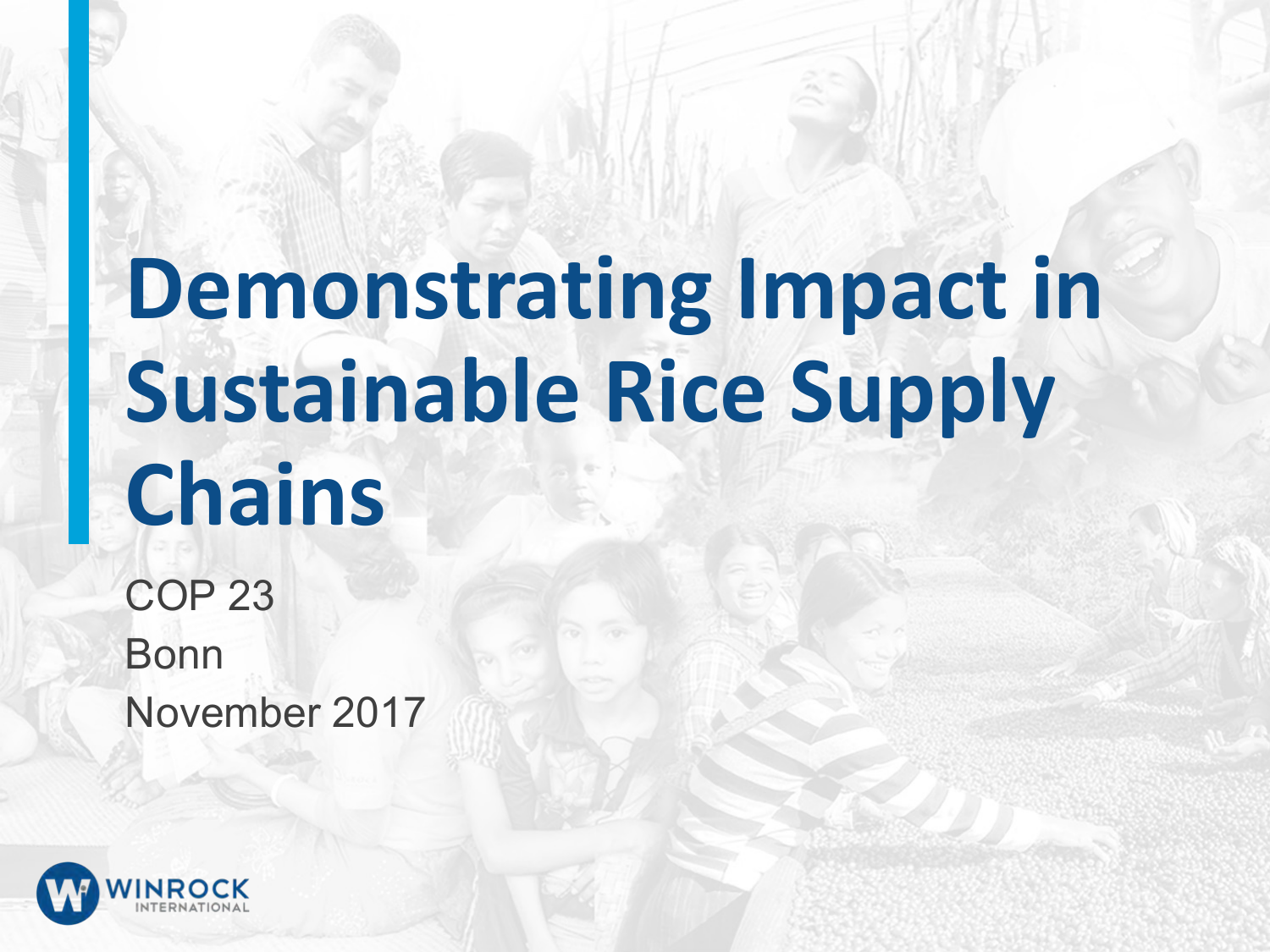### **Winrock International Institute for Agricultural Development**

*Non-profit organization that works in the U.S. and around the world to empower the disadvantaged, increase economic opportunity, and sustain natural resources*

- 1985 merger of Winrock Int'l Livestock Research & Training Center, International Ag Development Service, and Ag Development Council
- Rockefeller family tradition of agricultural research and extension, yield improvement, global food security
- Seeking ways to connect farmers to new markets, enhance competitiveness, maintain/increase yields

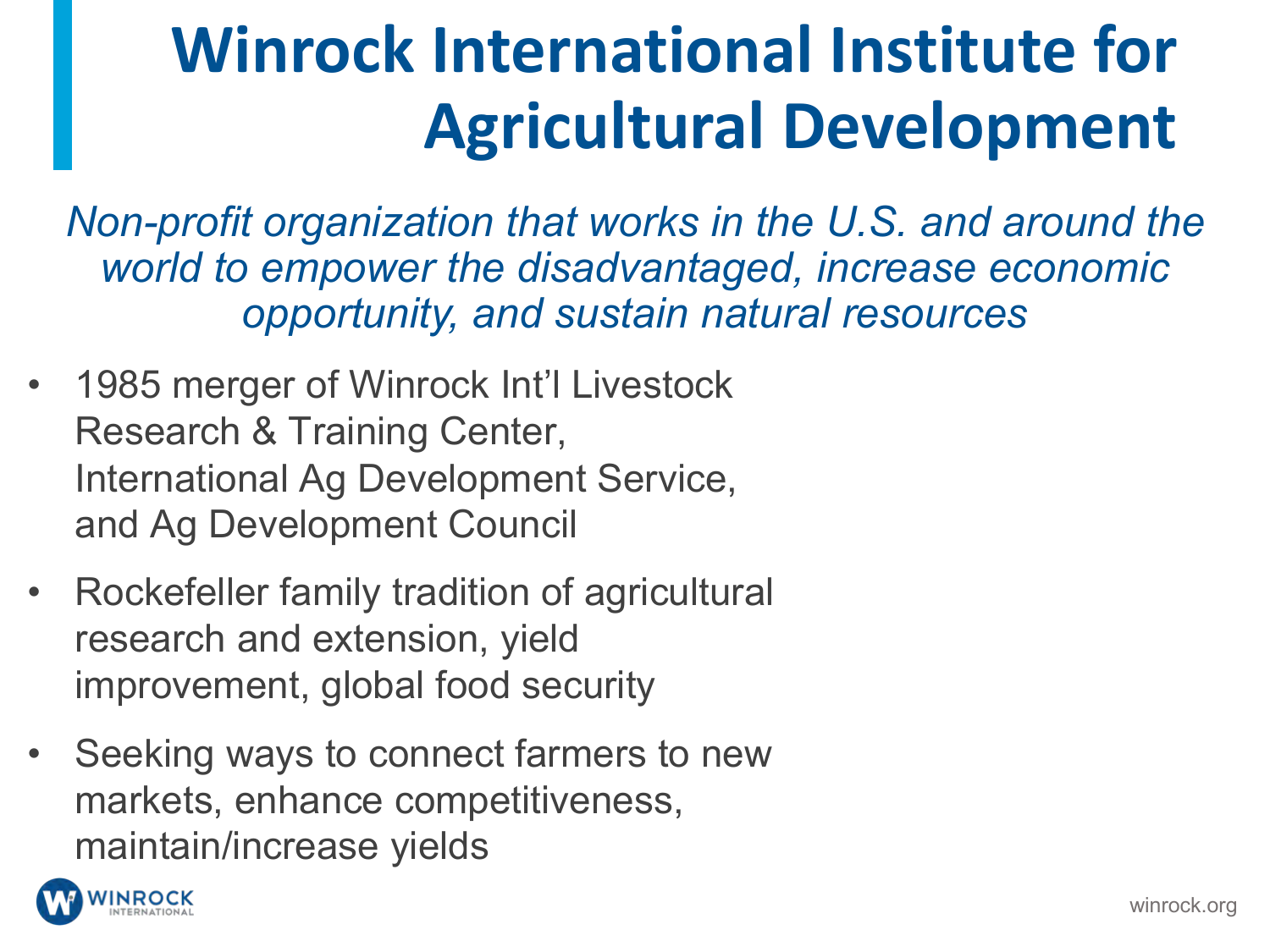### **Winrock's Rice History via American Carbon Registry (ACR)**

2009 Energy Foundation Grant Assessment of carbon market opportunities for rice growers in Arkansas

2011 USDA Conservation Innovation Grant Develop a measurement, monitoring, reporting and verification methodology to demonstrate GHG (methane) emission reductions from rice production in the U.S.

2015 California Air Resources Board adopts ACR's rice offset methodology as the first cropbased protocol for CA regulated carbon market



2017 ACR awards U.S. rice growers the world's first carbon offsets from sustainable rice production: substantial water savings as well!

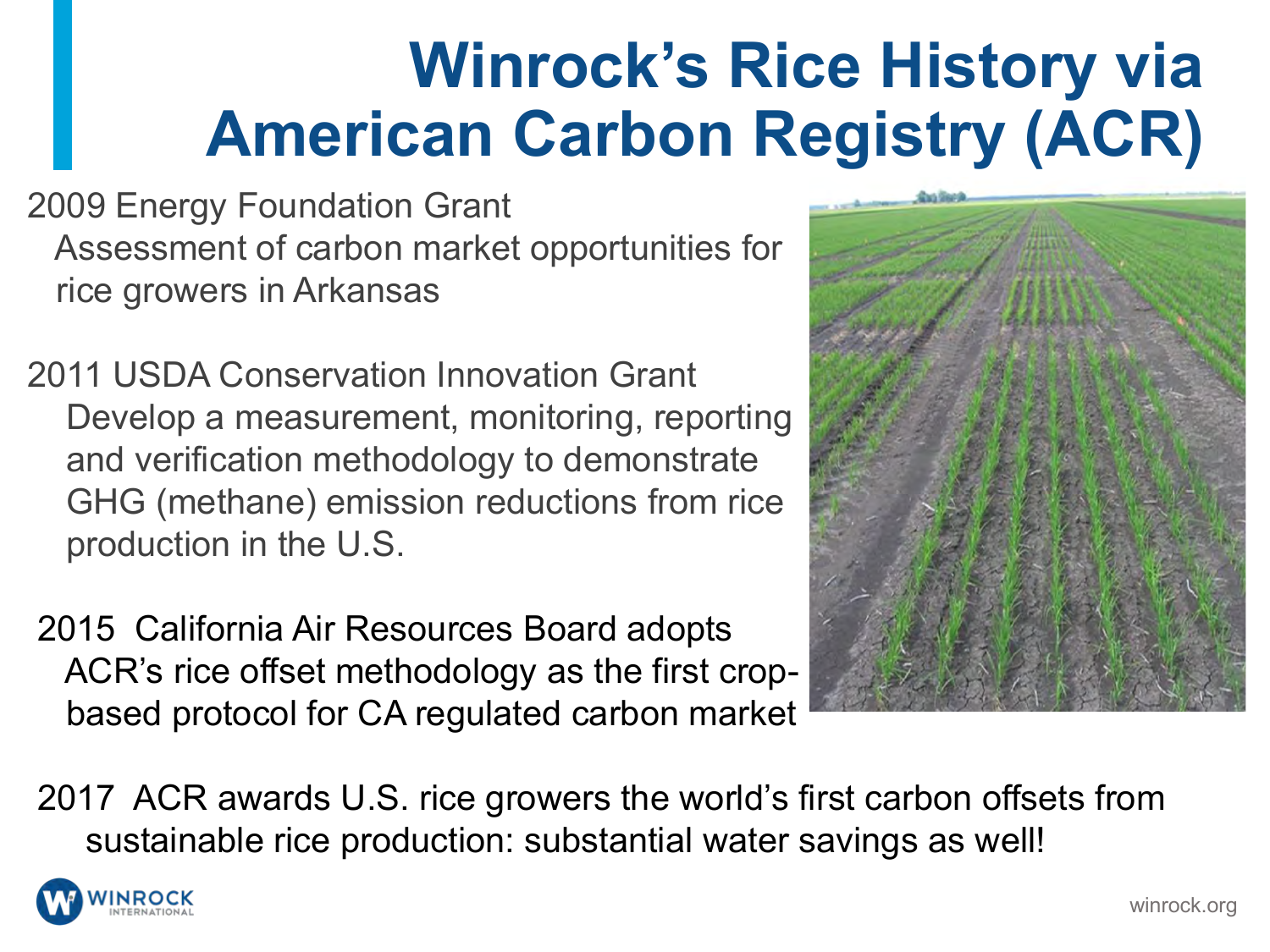### **ACR GHG Emissions Reductions in Rice Cultivation**

### Applicability to all U.S. rice growing regions

- § Mid-South (Arkansas, Louisiana, Mississippi, Missouri, Texas)
- California

**VINROCK** 

### Eligible Practices

- Early drainage at end of growing season
- § Alternate Wetting and Drying (AWD)
- § Straw removal after harvest

First-ever rice offset credits in 2017

- **E** Issued by ACR
- To 7 farmers in Arkansas, Missouri and California
- For practices on over 2000 acres
- Resulting in reduced inputs (energy, fertilizer) and savings of hundreds of millions of gallons of water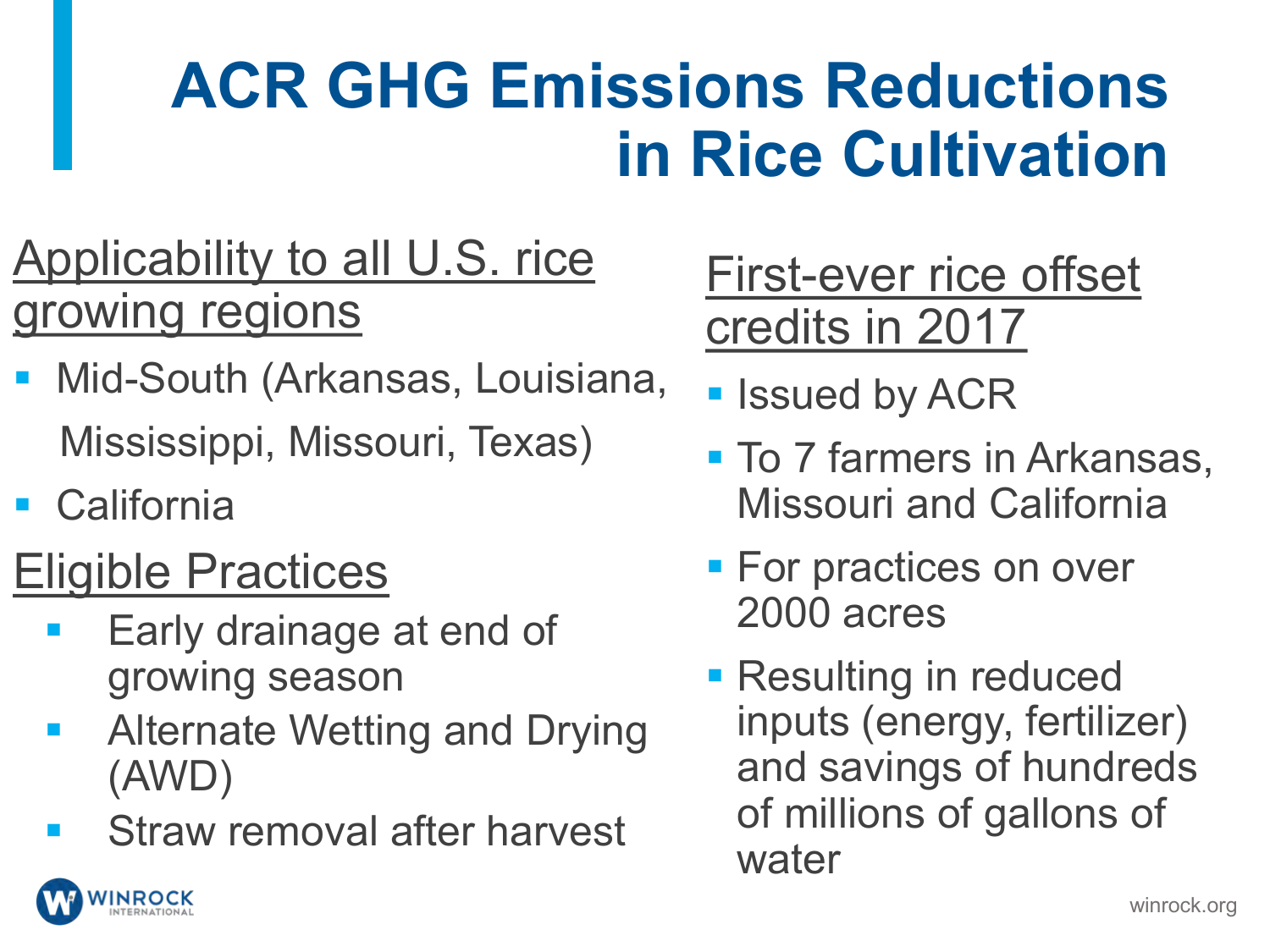# **Rice GHG 1.0**

Rigorous quantification through use of biogeochemical model

- **Avoided GHG emissions are quantified at the field level** through model runs of the DNDC (and associated Monte Carlo runs for uncertainty) for each field
- DNDC requires over 40 inputs, therefore the level of effort and cost is very high to provide data, undertake the model runs and to substantiate the data points as part of the verification process.

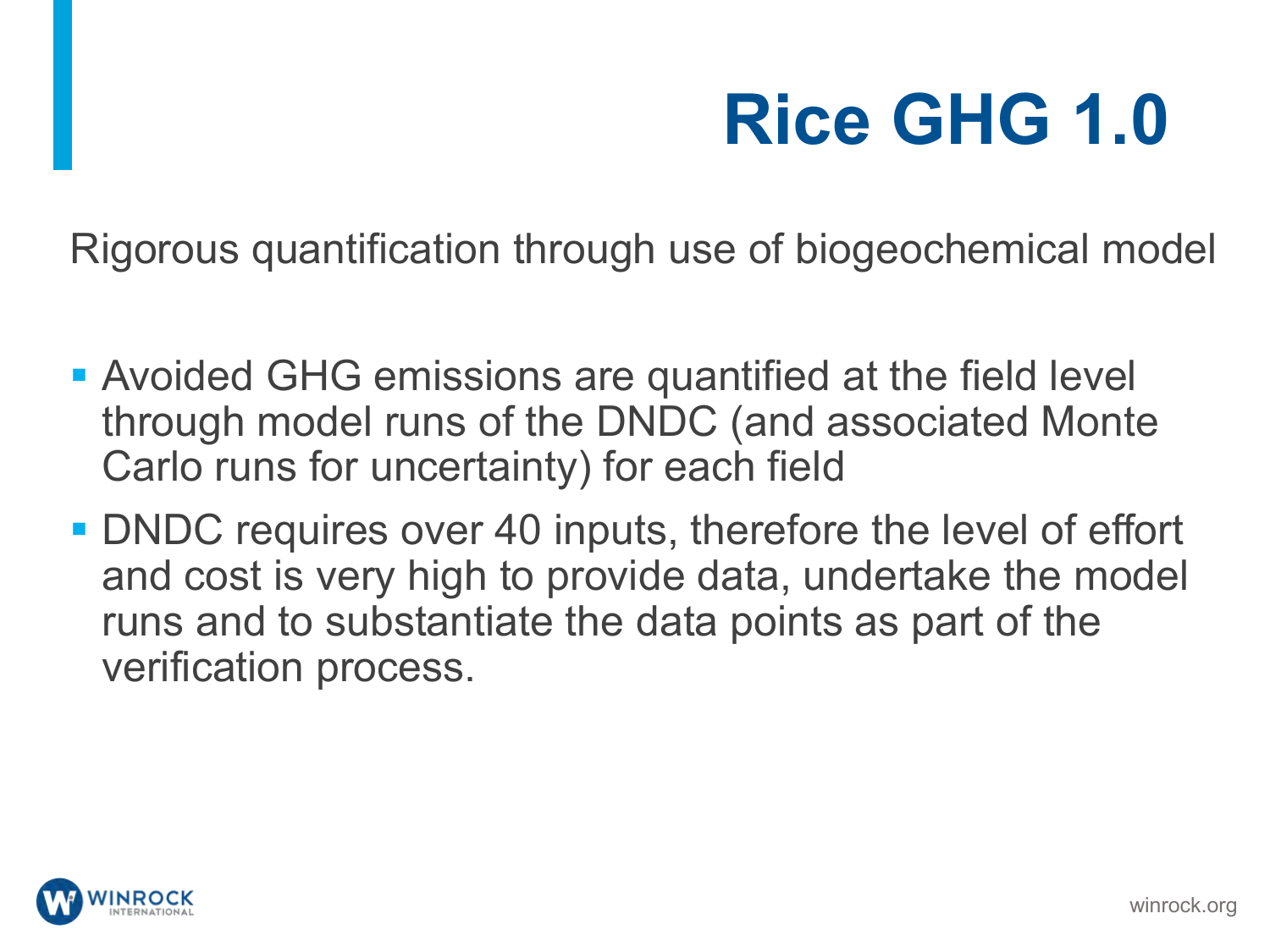### **Sustainability Certification for U.S. Rice**

❖ 2016 USDA Conservation Innovation Grant providing funding for a rice farmer-led initiative to develop and pilot a sustainability certification for U.S. rice.

### **V** Objectives:

1) Maintain a common platform from which U.S. rice growers can objectively claim the sustainability of their production practices as conforming to international standards 2) Include relevant U.S. Federal & State programs that are fully aligned with SRP principles 3) Credibly quantify key impacts (GHG, water)



**INROCK**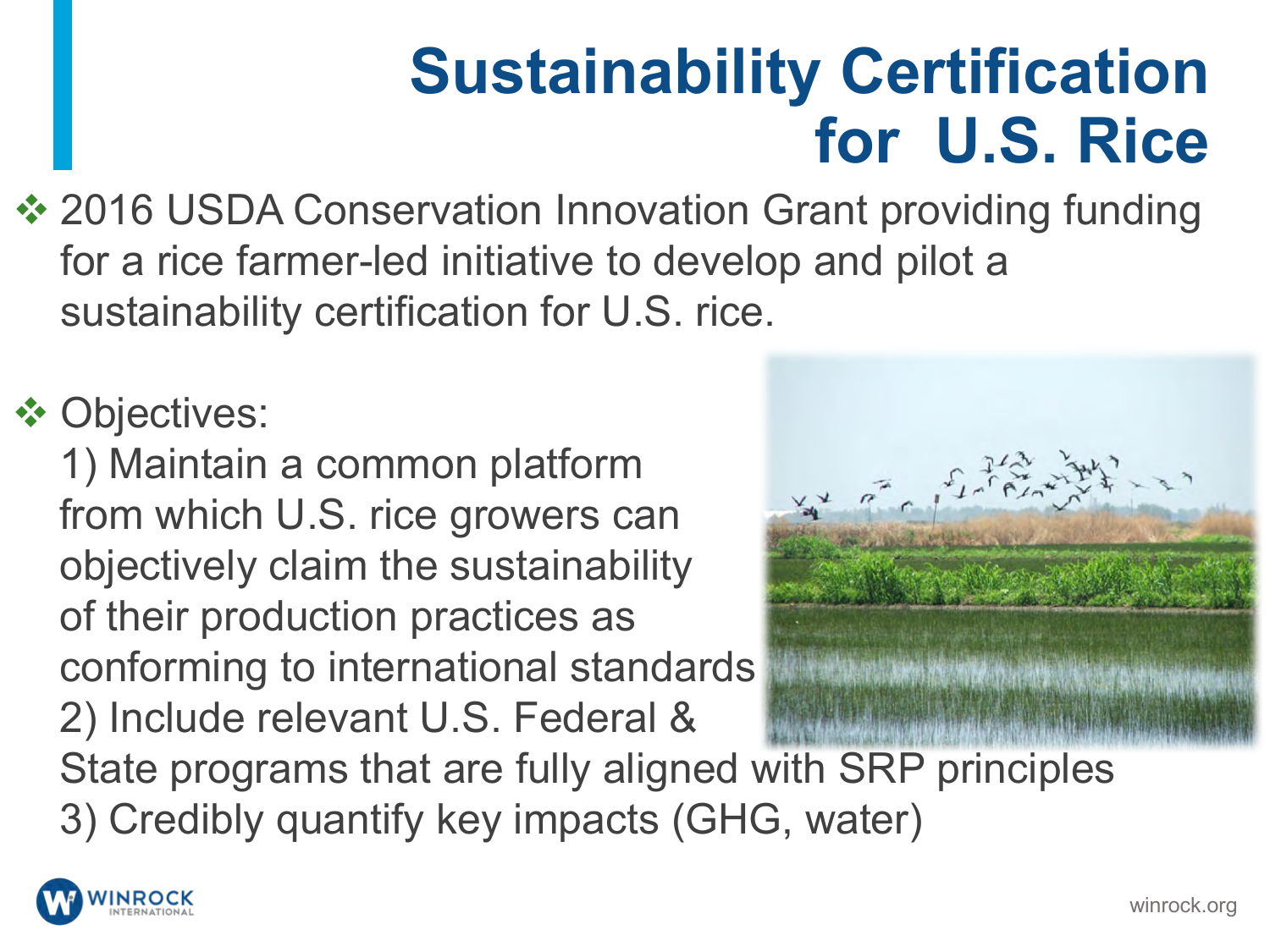### **Review of Options for the U.S.**



#### **1) Field to Market**

U.S. industry and growers engaged in the platform Not global, not farm-level and not a certification of sustainable practices



#### **2) Sustainable Agriculture Initiative (SAI)**

In use by some buyers

Not specific to rice as a crop and not a certification

#### **3) Sustainable Rice Platform (SRP)**



Globally recognized, relevant and robust sustainability certification specific to rice production; Buyers engaged

Does not reflect growing conditions and practices in U.S. rice production

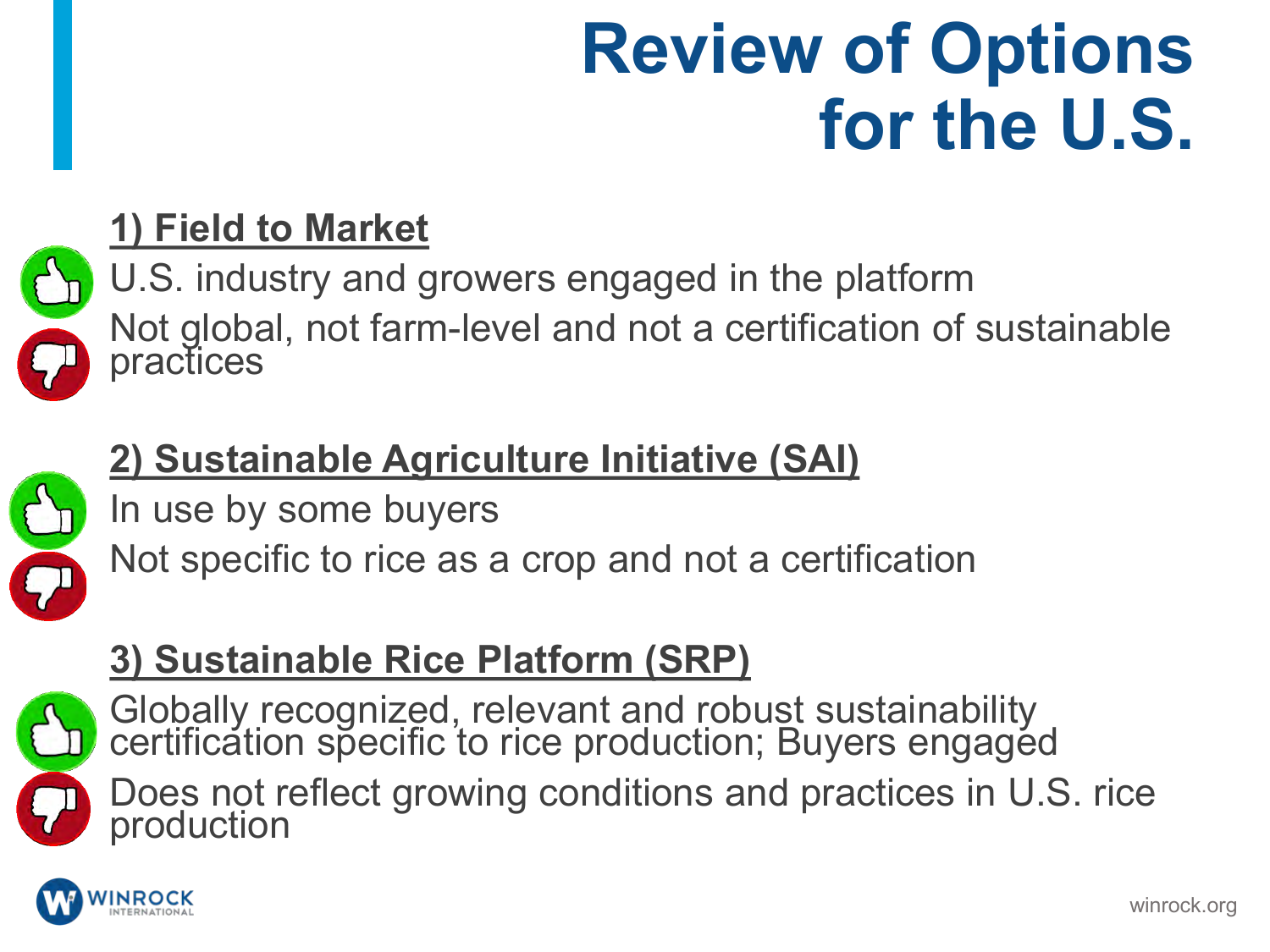### **Sustainable Rice Platform**

- **Vo-convened by UNEP and IRRI**
- **❖ Small holder farms in Asia**
- **\*Self-reported, questionnaire format**
- $\triangle$ **Establishes essential principles for** defining sustainability
- ❖Establishes guiding principles, action areas and performance indicators
	- http://www.sustainablerice.org/Resources/#srp-standard



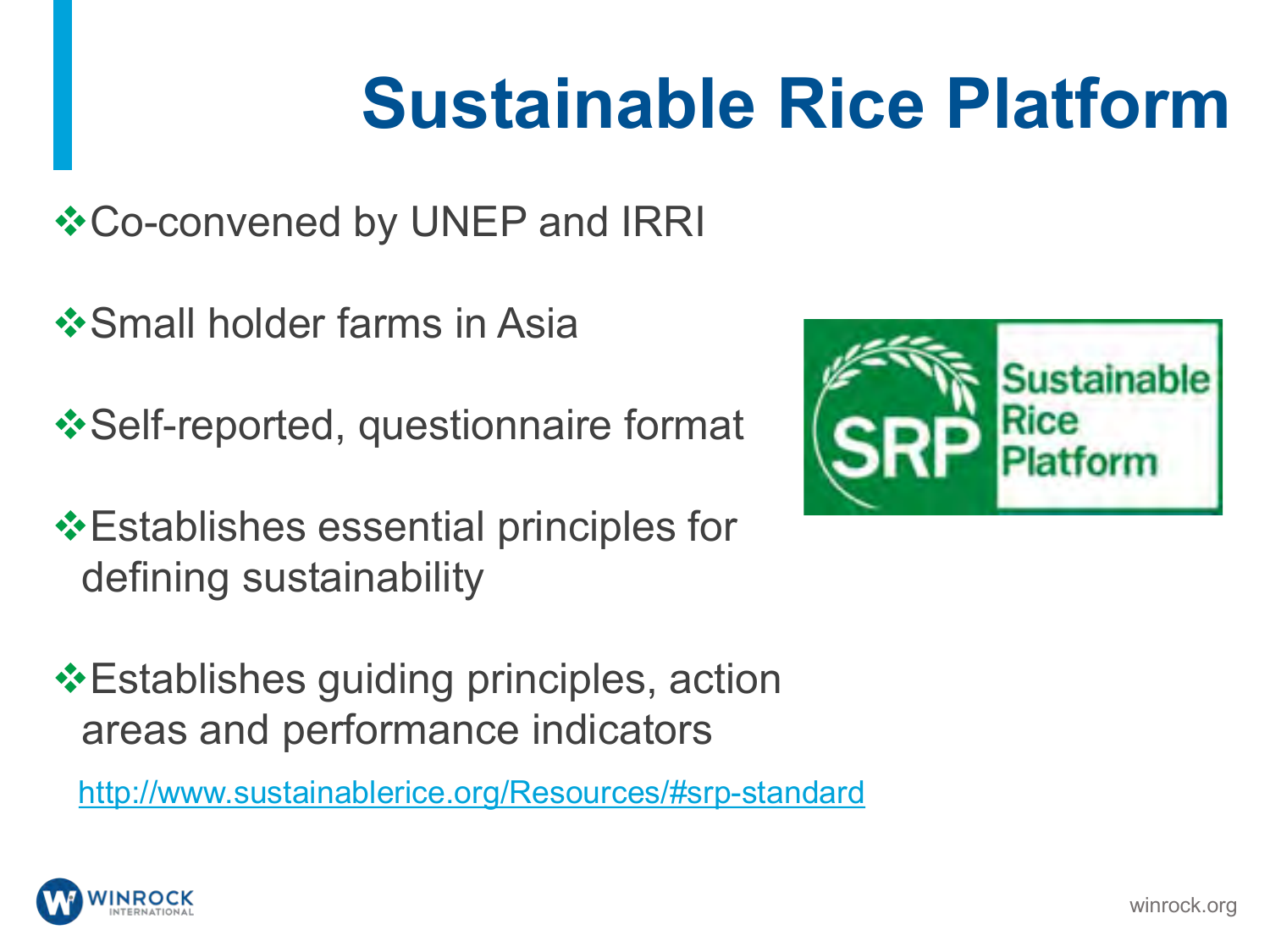### **Sustainable Rice Platform**

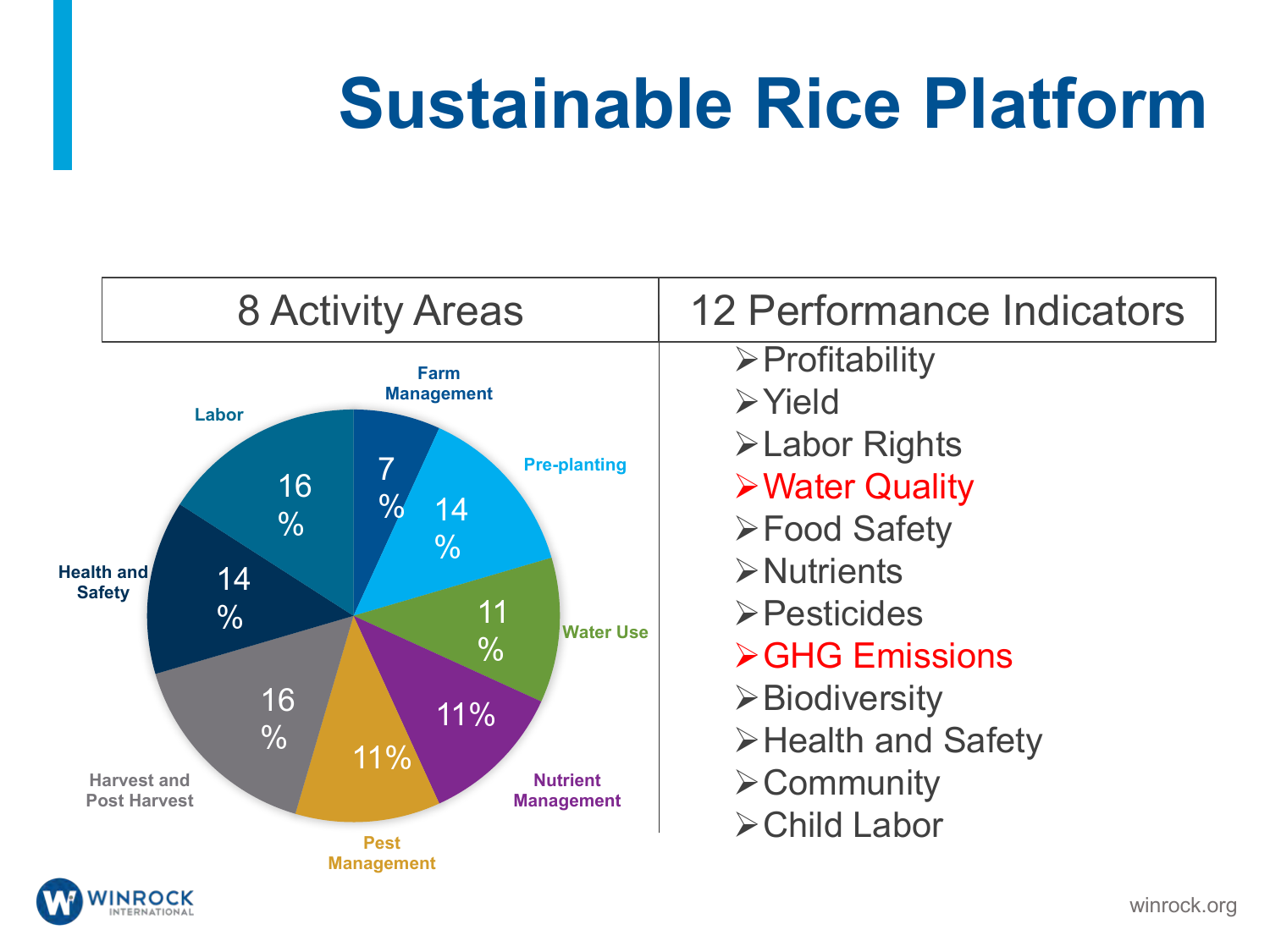# **Adaptation of the SRP**

- **\*SRP-U.S. has been developed to be fully embedded within the** Global SRP: All Guiding Principles, Activity Areas, Performance Indicators, Questions, Scoring and Essential Performance levels remain in place
- **Vota To reflect U.S. production practices, six (6) new performance** indicators were added (*Air Quality, Soil Quality, Habitat Preservation, Habitat Enhancement and Carbon Sequestration*)
- ❖ References U.S. practices to align with the USDA NRCS Conservation Practice Standard: Environmental Quality Incentives Program (EQIP) and Conservation Stewardship Program (CSP) practices

❖ Incorporate quantification for GHG emissions & water use **BIGACV**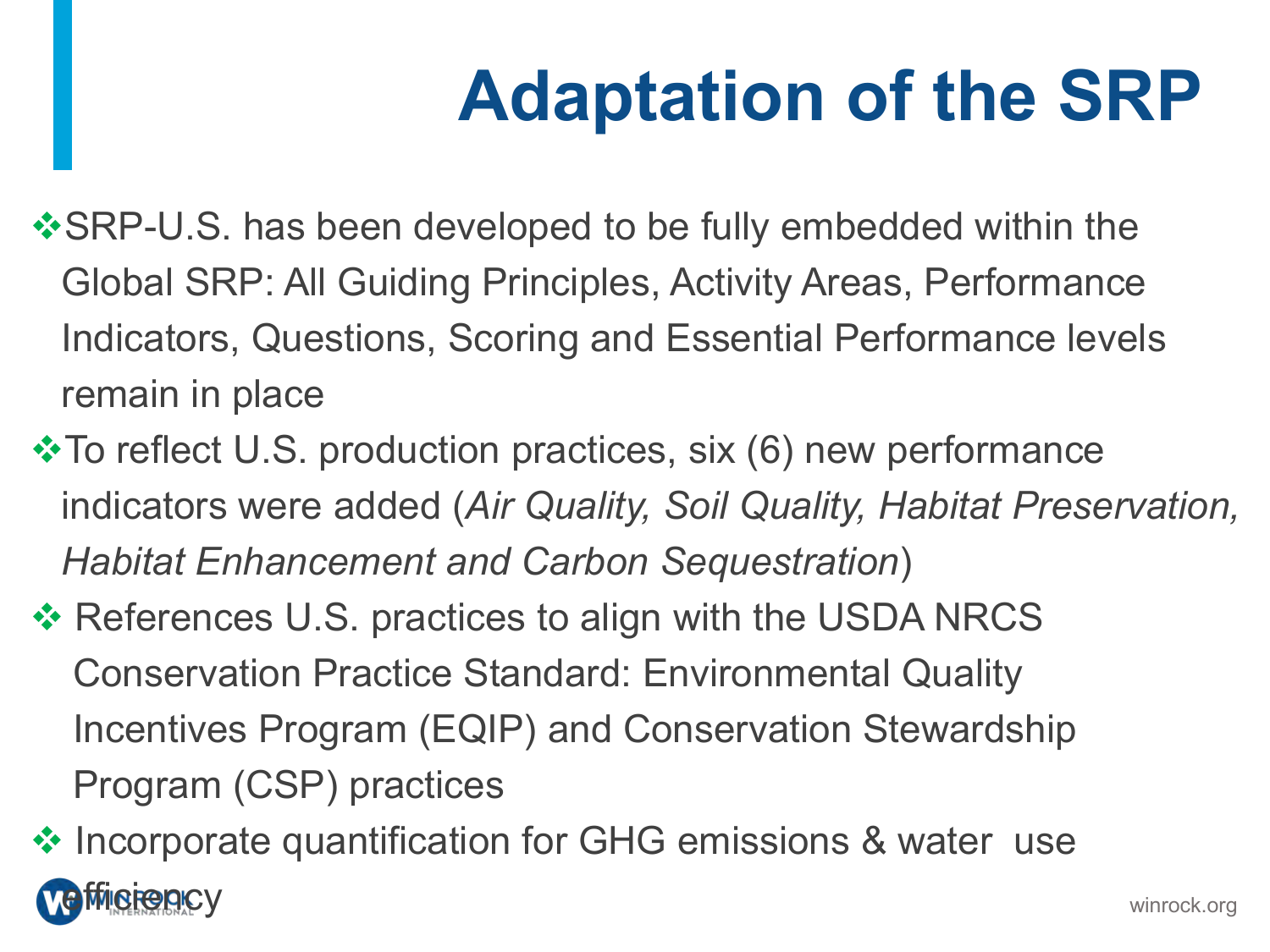### **Rice GHG 2.0**

Objective: To simplify the quantification of avoided methane (CH4) emissions by removing the need to run the DNDC model for every field and consequently, to verify all model inputs at the field level.

- Meta-analysis of available measurement and modeling data in published and not yet published scientific literature
- Sensitivity analysis based on the DNDC input and output data from the first projects to understand what inputs impact emissions reductions
- Development of regional and practice specific emissions factors through bulk DNDC model runs (44,790!) based on combinations of soil types, climate conditions and management practices in each of the rice regions
- The various combinations of emissions factors will be embedded in an easy-to-use tool with minimum inputs or evidence that will provide GHG quantification sufficiently rigorous to make a supply chain GHG emissions reduction claim

**INROCK** 

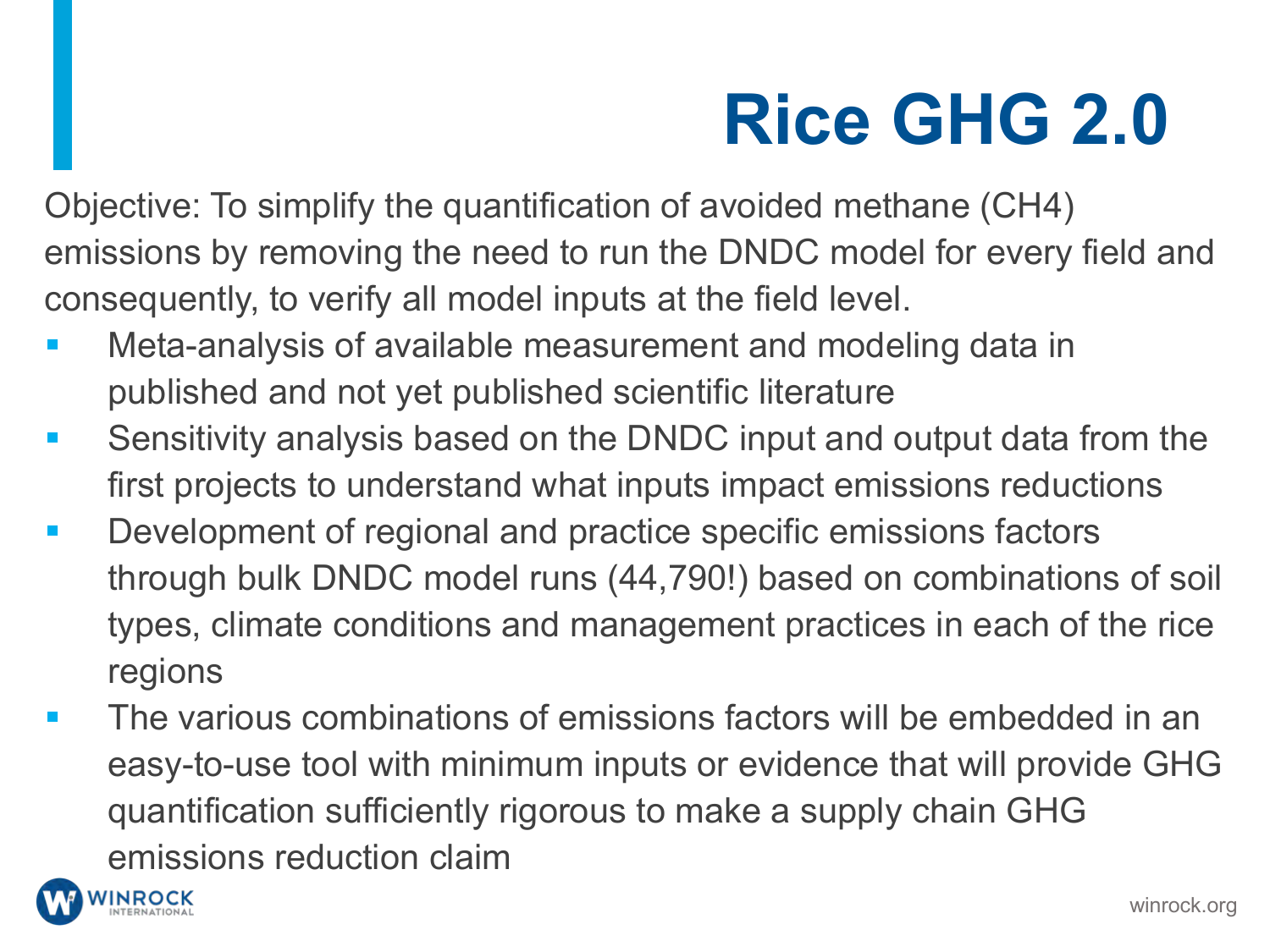# **Future Steps**

- 1. Evidence requirements and assurance program (*in process in coordination with SRP*)
- 2. Public stakeholder consultation process (*Q4 2017*)
- 3. Publication of Rice 2.0 tool for rigorous, evidencebased quantification of GHG emissions reductions (Q4 2017 & Q1 2018)
- 4. Pilot testing of SRP + GHG (Q*1 & Q2 2018*)
- 5. Development of water quantification methods (*Q1 & Q2 2018*)
- 6. Overall refinements and enhancements (*Q3 2018*)
- 7. Launch of online portal for SRP certification and GHG quantification (*Q4 2018*)